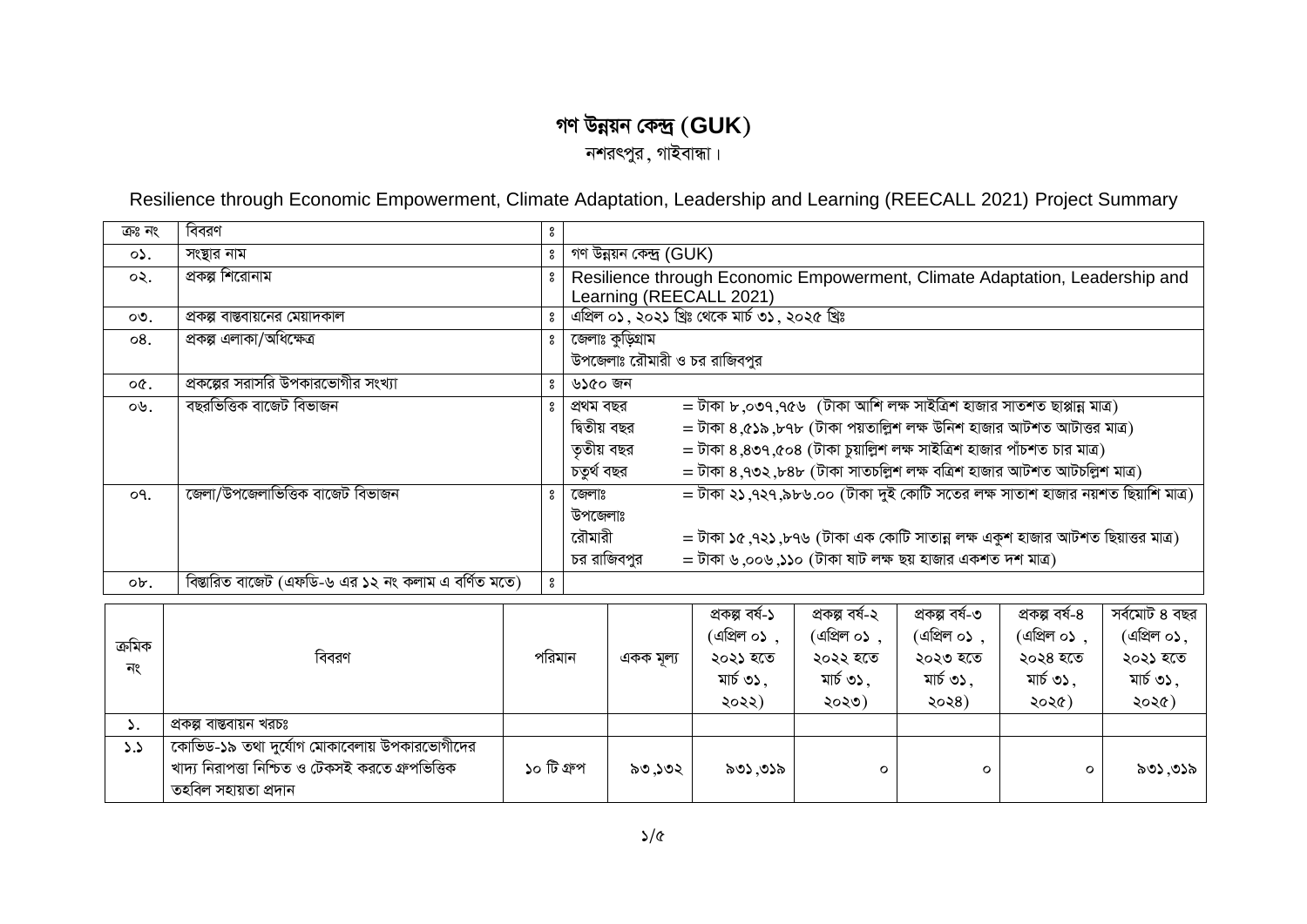| 5.2         | কোভিড-১৯ তথা দুর্যোগ মোকাবেলায় অসহায় পরিবারদের<br>জরুরী খাদ্য সহায়তা প্রদান                                                                                                                  | ৫০০ জন         | $b$ oo             | 000,000         | 500,000       | 000,000 | $\mathsf{yoo}, \mathsf{oo}\mathsf{o}$ | 800,000         |
|-------------|-------------------------------------------------------------------------------------------------------------------------------------------------------------------------------------------------|----------------|--------------------|-----------------|---------------|---------|---------------------------------------|-----------------|
| ১.৩         | কোভিড-১৯ প্ৰতিরোধে সচেতনতা বৃদ্ধিসহ গ্রুপভিত্তিক<br>ন্বাষ্থ্য পরিচর্যা সামগ্রী (৩ লেয়ার মাঙ্ক, সাবান) বিতরন                                                                                    | ২০০০ জন        | ১০০                | 00,000          | 000,000       | 000,00  | 000,00                                | २००,०००         |
| 5.8         | কোভিড-১৯ প্রতিরোধে টিকা গ্রহনে গ্রুপভিত্তিক উদ্বুদ্ধকরন<br>ও রেজিস্ট্রেশন নিশ্চিতকরন                                                                                                            | $8 \nbrace{ }$ | $0.000$ , $\gamma$ | 0,000           | 0.000         | 000, 9  | 000, 9                                | २०,०००          |
| 3.6         | কোভিড-১৯ আক্রান্ত রোগীদের রেফারেল ও চিকিৎসা<br>সহায়তা (ঔষধ, অক্সিজেন সিলিন্ডার, যাতায়াত ইত্যাদি)                                                                                              | ১৬০ জন         | 80 <sub>b</sub>    | 000,00          | $\infty$ ,000 | 0,000   | 0,000                                 | 90,000          |
| ১.৬         | কোভিড-১৯ তথা দুর্যোগ মোকাবেলায় দুগ্ধ উৎপাদনকারী<br>দলের পন্যের (গরুর দুধ) টেকশই বাজার সৃষ্টিতে ছানীয়<br>পর্যায়ে দুধ প্রক্রিয়াকরনকৃত চিজ (পনির) উৎপাদন কেন্দ্র<br>প্ৰতিষ্ঠা ।                | ২ টি           | ১,০৫০,৯২৮          | 0.800,000       | 402,600       | $\circ$ | $\circ$                               | ২,১০১,৮৫৬       |
| 5.9         | কোভিড-১৯ প্রেক্ষাপটে ক্ষতিগ্রন্ত নারী পরিচালিত<br>এন্টারপ্রাইজ/ব্যবসা কার্যক্রমে তহবিল সহায়তা প্রদান                                                                                           | ৩০ টি          | 85,600             | 000,000         | 800,000       | ২০০,০০০ | 000,000                               | 5,800,995,8     |
| $\delta$ .b | কোভিড-১৯  প্রেক্ষাপটে মৎস চাষিদের সহায়তা (ফিড,<br>মেডিসিন ও উপকরন)                                                                                                                             | ৩০০ টি         | 5,900              | $\circ$ 00, 000 | $\mathbf{o}$  | $\circ$ | $\mathbf{o}$                          | $\cos$ , $\cos$ |
| $\delta$ .১ | জলবায়ু অভিযোজন পুকুর প্রদর্শনী                                                                                                                                                                 | $\sqrt{t}$     | ১০৬,১৬০            | ১০৬,১৬০         | $\mathsf{o}$  | $\circ$ | $\mathsf{o}$                          | ১০৬,১৬০         |
| 5.50        | মৎস চাষিদের প্রশিক্ষন ও শিখন ভিজিট                                                                                                                                                              | ১টি            | 508,390            | 508,590         | $\circ$       | $\circ$ | $\circ$                               | 508,590         |
| 3.33        | যুবদের জন্য নলেজ হাব ছাপন (স্ক্যানার, প্রিন্টার,<br>কম্পিউটার সহায়তা)                                                                                                                          | ১ টি           | 000,000            | 000,000         | $\circ$       | $\circ$ | O                                     | 000,000         |
| 5.52        | বায়োগ্যাস প্লান্ট স্থাপন                                                                                                                                                                       | ৭ টি           | 85,998             | 000,00          | $\mathbf{o}$  | $\circ$ | ২৯৭,৭১৭                               | 089,939         |
| 5.50        | জলবায়ু অভিযোজন প্রদর্শনী (সব্জি, কেচো সার)                                                                                                                                                     | ২০ টি          | 09,99              | 000,00          | 0,000         | 960,829 | ०००, १००                              | 900,829         |
| 5.58        | দুদ্ধ উৎপাদনকারীদের আধুনিক কারিগরি সতেজিকরন<br>প্রশিক্ষণ এবং বিভিন্ন সেবা সহজকরনে ডেইরি<br>এন্টারপ্রাইজ এবং সরকারী প্রতিনিধি এবং প্রাইভেট<br>সেক্টরের সাথে সমন্বয় সাধন                         | ৮ ব্যাচ        | ২৩,২০৫             | 80,000          | 88,000        | 8b,800  | 69,80                                 | 560,580         |
| 3.36        | ষ্থানীয় পর্যায়ে নারী পরিচালিত দুগ্ধ খামারীদের সাথে<br>সরকারী এবং বেসরকারী অর্থলগ্নকারী প্রতিষ্ঠানের<br>বরাদ্দকৃত আর্থিক প্রনদনা/সেবা/সল্পসুদে লোন বিষয়ে<br>এডভোকেসি, ডায়ালোগ এবং নেটওয়াকিং | ৪ টি ইভেন্ট    | 33,800             | 000,00          | 55,000        | 52,500  | 50,050                                | 89,850          |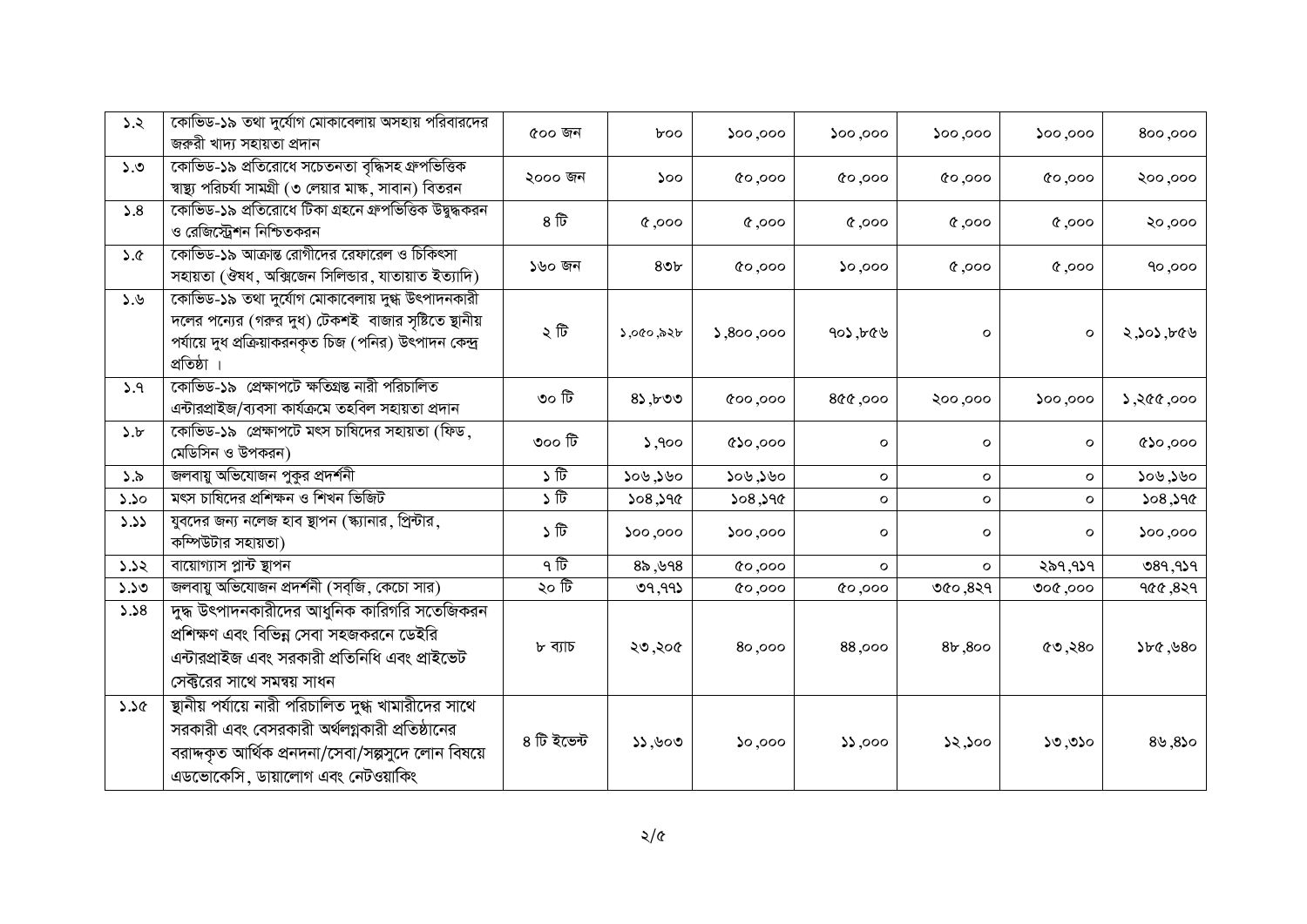| 3.39 | ফডারব্যাংক, দুধ সংগ্রহ কেন্দ্র, ঘূর্নয়িমান তহবিল গঠনে<br>ষ্টার্টআপ সহায়তার মাধ্যমে সামাজিক উদ্যেক্তা তৈরী                                                                                                     | ১২ জন<br>উদ্দোক্তা | $\mathsf{so}, \mathsf{oo}$ | ०००, ००                    | ०००, ००             | 00,000            | ०००, ००          | ১২০,০০০              |
|------|-----------------------------------------------------------------------------------------------------------------------------------------------------------------------------------------------------------------|--------------------|----------------------------|----------------------------|---------------------|-------------------|------------------|----------------------|
| 5.59 | দুগ্ধ ভ্যালু চেইনে প্রাইভেট সেক্টরদের অর্ন্তভূক্তি (প্রান,<br>মিল্কভিটা, রংপুর ডেনরী) ব্যাবসায়িক সংযোগ এবং সেবা<br>নিশ্চিতকরন                                                                                  | ৪ টি মিটিং         | $\cos$                     | 0,000                      | $\alpha$ , $\alpha$ | ৩১০, $\mathcal Y$ | 999, 9           | ২৩,২০৫               |
| 5.5b | যুবদের প্রাতিঠানিক দক্ষতা উন্নয়ন                                                                                                                                                                               | ৪ টি ট্রেনিং       | 50,000                     | 50,000                     | 000, 00             | 000, 00           | 000, 96          | ৩০,০০০               |
| 3.35 | সম্ভাব্য প্রযুক্তিগত প্রশিক্ষণ প্রতিষ্ঠানের সাথে আনুষ্ঠানিক<br>সমঝোতা চুক্তি শ্বাক্ষর করে কমিউনিটি যুবকদের চাহিদা<br>উপযোগি দক্ষতার সনদ হম্ভান্তর করার জন্য প্রত্যয়িত<br>বৃত্তিমূলক/উদ্যোক্তা প্ৰশিক্ষণ প্ৰদান | ১৬ জন              | 9,000                      | 80,000                     | 80,000              | $\circ$           | 80,000           | 550,000              |
| ১.২০ | পাইলট পরামর্শ, ইন্টার্নশীপ এবং শিক্ষানবিশ মডেল                                                                                                                                                                  | ১৬ জন              | b,000                      | ०२,०००                     | ৩২,০০০              | ৩২,০০০            | ৩২,০০০           | 52b,000              |
| 3.23 | ষ্থানীয় পর্যায়ে কর্মসংস্থান মেলা                                                                                                                                                                              | ৪ টি ইভেন্ট        | ২৫,০০০                     | ২৫,০০০                     | ২৫,০০০              | ২৫,০০০            | ২৫,০০০           | $\mathsf{00,000}$    |
| 5.22 | নারীদের অর্থনৈতিক উন্নয়ন বিষয়ে ইন্টারভেনশন                                                                                                                                                                    | ১২ জন<br>উদ্দোক্তা | 33,800                     | 00,000                     | ৩৩,০০০              | ৩৬,৩০০            | ৩৯,৯৩০           | ১৩৯,২৩০              |
| ১.২৩ | জেন্ডার বাজেট এন্যালাইসেন্স গাইডলাইন                                                                                                                                                                            | ৪ টি মিটিং         | 0,000                      | 0,000                      | 0,000               | 0,000             | $\alpha, \infty$ | २०,०००               |
| 3.28 | নারীর প্রতি সহিংসতা পর্যবেক্ষণ এবং তা সিবিও নেতা, যুব<br>এবং কিশোর-কিশোরীদের মাঝে উপস্থাপন                                                                                                                      | ৪ টি মিটিং         | $\alpha$ , to $\lambda$    | $\alpha,$ 000              | $\cos \theta, \Phi$ | ৩১০, $\psi$       | 999, 9           | ২৩,২০৫               |
| 5.26 | কোভিড পরিষ্থিতি বিবেচনায় মাঠ পর্যায়ে আরসিএ করন                                                                                                                                                                | ২০ টি কৰ্মশালা     | 0,000                      | ২৫,০০০                     | ২৫,০০০              | ২৫,০০০            | ২৫,০০০           | $\mathsf{v}$ oo, ood |
| ১.২৬ | বাজেট এবং সেবামূলক কাজ পর্যালোচনা বিষয়ে উপজেলা<br>পর্যায়ে ডায়ালগ                                                                                                                                             | ৮ টি কৰ্মশালা      | $\mathcal{O}, \mathcal{O}$ | ২০,০০০                     | ২০,০০০              | ২০,০০০            | ২০,০০০           | 000,000              |
| 5.29 | নারী আড্ডা, যুবদল, সিবিও কমিটির জন্য টিওটি                                                                                                                                                                      | ৮ টি কৰ্মশালা      | 33,800                     | ২০,০০০                     | २२,०००              | ২৪,২০০            | ২৬,৬২০           | ৯২,৮২০               |
| ১.২৮ | রোল মডেলে উন্নতিকরন                                                                                                                                                                                             | 8 <sup>17</sup>    | 33,800                     | $\mathsf{oo}, \mathsf{oc}$ | 55,000              | ১২,১০০            | ১৩,৩১০           | $0.8$ , $0.8$        |
| ১.২৯ | উন্নত ল্যাট্রিন স্থাপন                                                                                                                                                                                          | ১৬ টি              | 33,800                     | 80,000                     | 88,000              | 8b,800            | ৫৩,২৪০           | 560,560              |
| ১.৩০ | ডাব্রুডাব্রুপি সদস্যদের শক্তিশালীকরন (কাজের মোডিয়ালিটি<br>পৰ্যালোচনা এবং আপডেটকরণ, সক্ষমতা বৃদ্ধি, চাহিদা<br>তৈরি, কাজের সহজলভ্যতা তৈরি, ওয়াশ বাজেট<br>ট্র্যাকিংয়ের নেতৃত্ব এবং কোভিড-১৯ পরবর্তী ব্যয়)      | ৩ ব্যাচ            | ২৩,২০৫                     | 50,000                     | ১৬,৫০০              | 5b,5c             | ১৯,৯৬৫           | ১১৬,১৫               |
| 5.05 | স্যানিটেশন সেন্টারে জন্য দক্ষতা উন্নয়ন প্রশিক্ষণ এবং<br>উপকরণ সহায়তা                                                                                                                                          | ৪ ব্যাচ            | 39,808                     | 000, 00                    | ১৬,৫০০              | ১৮,১৫০            | ১৯,৯৬৫           | ১১৬,১৫               |
| 5.02 | হাইজিন সেন্টারগুলোকে মডেল ব্যবসায়ি তৈরীতে<br>সহায়তাকরন                                                                                                                                                        | ৪ বার              | 000, 00                    | 000, 00                    | 000, 00             | 000, 00           | 000, 00          | ৩০,০০০               |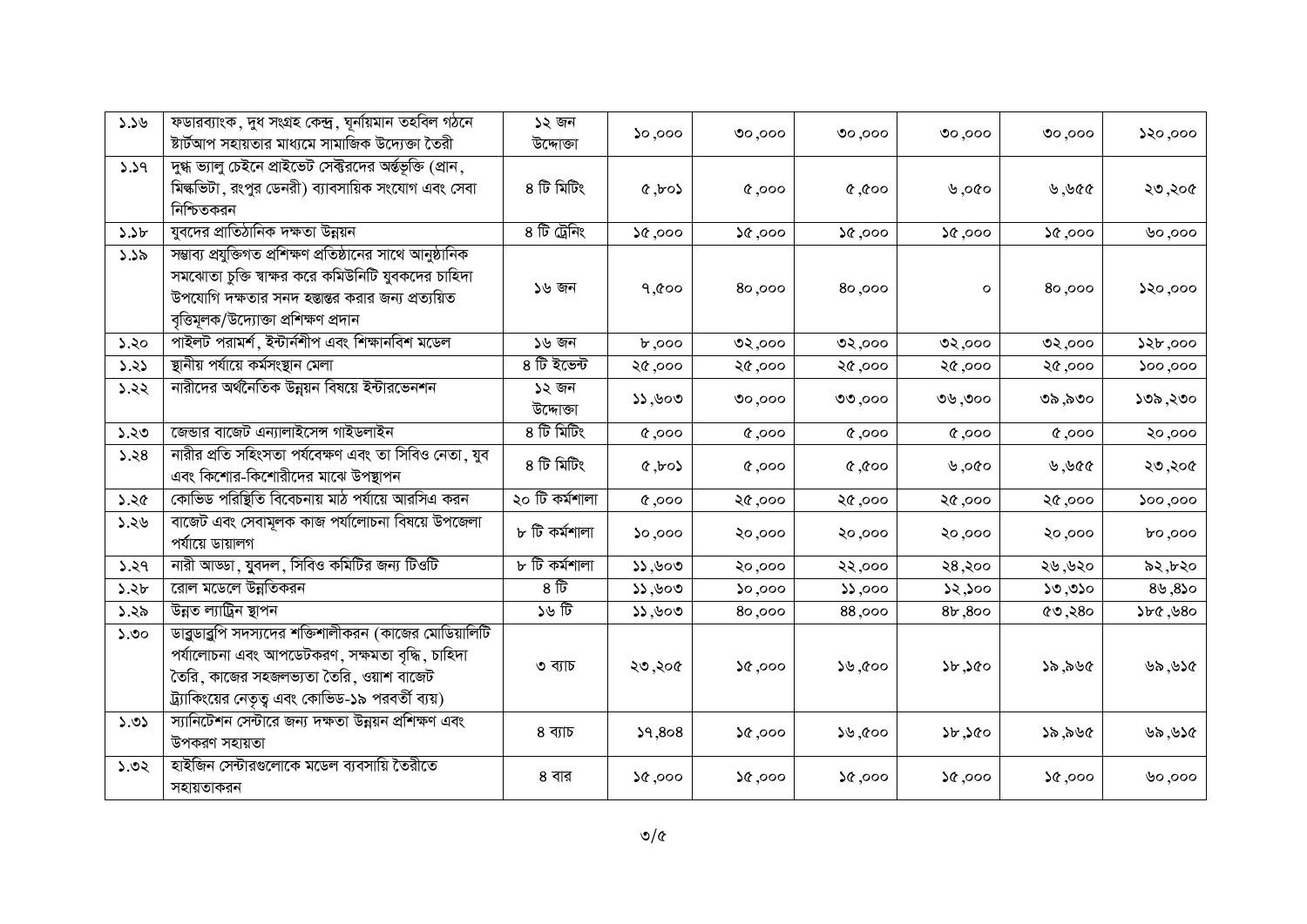| ১.৩৩             | পোষ্ট কোভিড-১৯ বিবেচনায় ষ্থানীয় ও জাতীয় পর্যায়ে<br>ওয়াশ সম্পর্কিত মডেলগুলির প্রতিলিপি এবং ক্ষেলিংয়ের<br>পক্ষে পরামশ্য (জাতীয় অনুষ্ঠান)                                 | ১ টি ইভেন্ট        | २००,०००                   | O            | $\mathbf{o}$                                            | O            | ২০০,০০০            | ২০০,০০০             |
|------------------|-------------------------------------------------------------------------------------------------------------------------------------------------------------------------------|--------------------|---------------------------|--------------|---------------------------------------------------------|--------------|--------------------|---------------------|
| 5.08             | কৈমাসিক সভা (UDMC,UFO,UFO, ULO)                                                                                                                                               | ১ ব্যাচ            | ২,৫০০                     | ২,৫০০        | $\mathbf{o}$                                            | $\circ$      | $\circ$            | ২,৫০০               |
| ১.৩৫             | ইউনিয়ন পর্যায়ে সিবিও জোট/প্লাটফরম গুলি শক্তিশালীকরণ                                                                                                                         | ১ টি               | ৩,৬৫৫                     | $\circ$      | $\mathbf{o}$                                            | O            | ৩,৬৫৫              | ১১৬, ৬              |
| 90.6             | সিবিও জোট নেওয়ার্ককে শক্তিশালী এবং সামাজিক কাজের জন্য<br>ত্ৰৈমাসিক সভা                                                                                                       | ১ টি               | $0.000$ , $\delta$        | $\mathbf{o}$ | $\circ$                                                 | $\mathbf{o}$ | $0.000$ , $\gamma$ | 0,000               |
| 5.09             | যুব নেটওয়ার্ক শক্তিশালীকরন (জীবন দক্ষতা প্রশিক্ষণ,<br>এসডিজি লিংক প্রোগ্রামের নীতিমালা, নিবন্ধিকরণ, জোট,<br>অধিকার সম্পর্কিত দক্ষতা, ছানীয় স্তরের আরআরএপি,<br>জলবায়ু একশন) | ১ টি               | $0.000$ , $\gamma$        | о            | $\circ$                                                 | $\mathbf{o}$ | 0,000              | 0,000               |
| 5.0 <sub>b</sub> | দিবস উদ্যাপন (আন্তর্জাতিক নারী দিবস, এমএইচএম,<br>হাত ধোয়া দিবস, ১৬ দিনের কর্মসূচি, আইডিডিআর এবং<br>আন্তর্জাতিক প্রতিবন্ধী দিবস)                                              | ৪ টি ইভেন্ট        | $\zeta_{\rm tot}, \gamma$ | 0.000        | $\circ \circ \hat{\mathfrak{D}}$ , $\hat{\mathfrak{D}}$ | ৩১০, ৬       | 999,88             | ২৩,২০৫              |
| ১.৩৯             | সমবায়/ সমাজসেবা অধিদপ্তর থেকে সিবিও রেজিষ্ট্রেশনে<br>সহায়তা                                                                                                                 | 80E                | 8,88                      | 000,08       | 88,000                                                  | 8b,800       | ৫৩,২৪০             | 560,580             |
| 5.80             | প্রতিবন্ধীদের জন্য সহায়ক ডিভাইস সাপোর্ট                                                                                                                                      | 8 <sup>17</sup>    | $\zeta \circ \tau$        | 0,000        | 0.00, 0                                                 | ৬,০৫০        | 999,88             | ২৩,২০৫              |
| 5.85             | ফেইজ আউট ইভেন্ট (লারনিং শেয়ারিং কর্মশালা)                                                                                                                                    | $\sqrt{6}$         | ২৫,০০০                    | $\circ$      | $\circ$                                                 | $\circ$      | ২৫,০০০             | ২৫,০০০              |
| 5.85             | কেন্দ্রীয় অফিস পর্যবেক্ষণ খরচ                                                                                                                                                | ৪৮ মাস             | ১৫০১, ২                   | 56,000       | ১৯,৮০০                                                  | ২১,৭৮০       | ৬০, $86$ ০         | ১২০,০৩০             |
| 5.80             | মাসিক সমন্বয় সভা                                                                                                                                                             | ৪৮ মাস             | $o$ ৶८, ८                 | 52,000       | ১৩,২০০                                                  | 58,820       | ১৫,৯৭২             | 60,98               |
| 5.88             | শিশু সুরক্ষা, সেফগার্ডিং এবং প্রতিবন্ধিতা বিষয়ে<br>ওরিয়েন্টেশন                                                                                                              | ২০০ জন             | 908                       | о            | २१,৫००                                                  | ৩০,২৫০       | ৩৩,২৭৫             | ৯১,০২৫              |
| 5.86             | প্রকল্প পরিবীক্ষ এবং মুল্যায়ন (পরিদর্শন, গণমাধ্যম<br>পরিদর্শন, সরকারী পরির্দশন)                                                                                              | $8 \, \widehat{b}$ | $8D\psi, C\zeta$          | O            | ১৬,৫০০                                                  | 5b,5c        | ১৯,৯৬৫             | 89,82               |
| 5.89             | ডকুমেন্টেশন এবং মিডিয়া মবিলাইজেশন                                                                                                                                            | ২টি                | 899,000                   | 000,000      | $\circ$                                                 | 800,000      | $\circ$            | ১৫৫,০০০             |
|                  | প্ৰাকমোট=                                                                                                                                                                     |                    |                           | 8,800,908    | ১,৯১৯,৮৫৬                                               | 3,909,629    | 3,980,898          | 20,028,025          |
| ২.               | প্ৰকল্প ব্যবস্থানায় কৰ্মী খরচঃ                                                                                                                                               |                    |                           |              |                                                         |              |                    |                     |
| $\zeta$ .        | প্ৰডেক্ট ফোকাল পাৰ্সন (আংশিক)-১ জন                                                                                                                                            | ৫২ মাস             | 8,095                     | ১৭১,৯৩৮      | ১৭৭,০৯০                                                 | ১৯৪,৭৯৯      | ২১৪,২৭৮            | 906,508             |
| ২.২              | প্রোগ্রাম কোর্ডিনেটর-১জন                                                                                                                                                      | ৫২ মাস             | 68,902                    | ৭৯৬,০৬৮      | 000,000                                                 | 8b,000       | 682,000            | ২,৮৪৬,০৬৮           |
| ২.৩              | ফাইন্যান্স এন্ড লজিষ্টিক অফিসার-১জন                                                                                                                                           | ৫২ মাস             | ৩৫,৬৩৮                    | 820,058      | 802, b00                                                | 000,000      | 000,000            | $\lambda, b$ ৫৩,১৭৯ |
| 8.5              | ফিল্ড ফ্যাসিলিটেটর-৩জন                                                                                                                                                        | ৫২ মাস             | ২০,৫৩৬                    | ১২৮,৫৫১      | 900,000                                                 | 900,000      | 990, 990           | $39,00$ , $0$       |